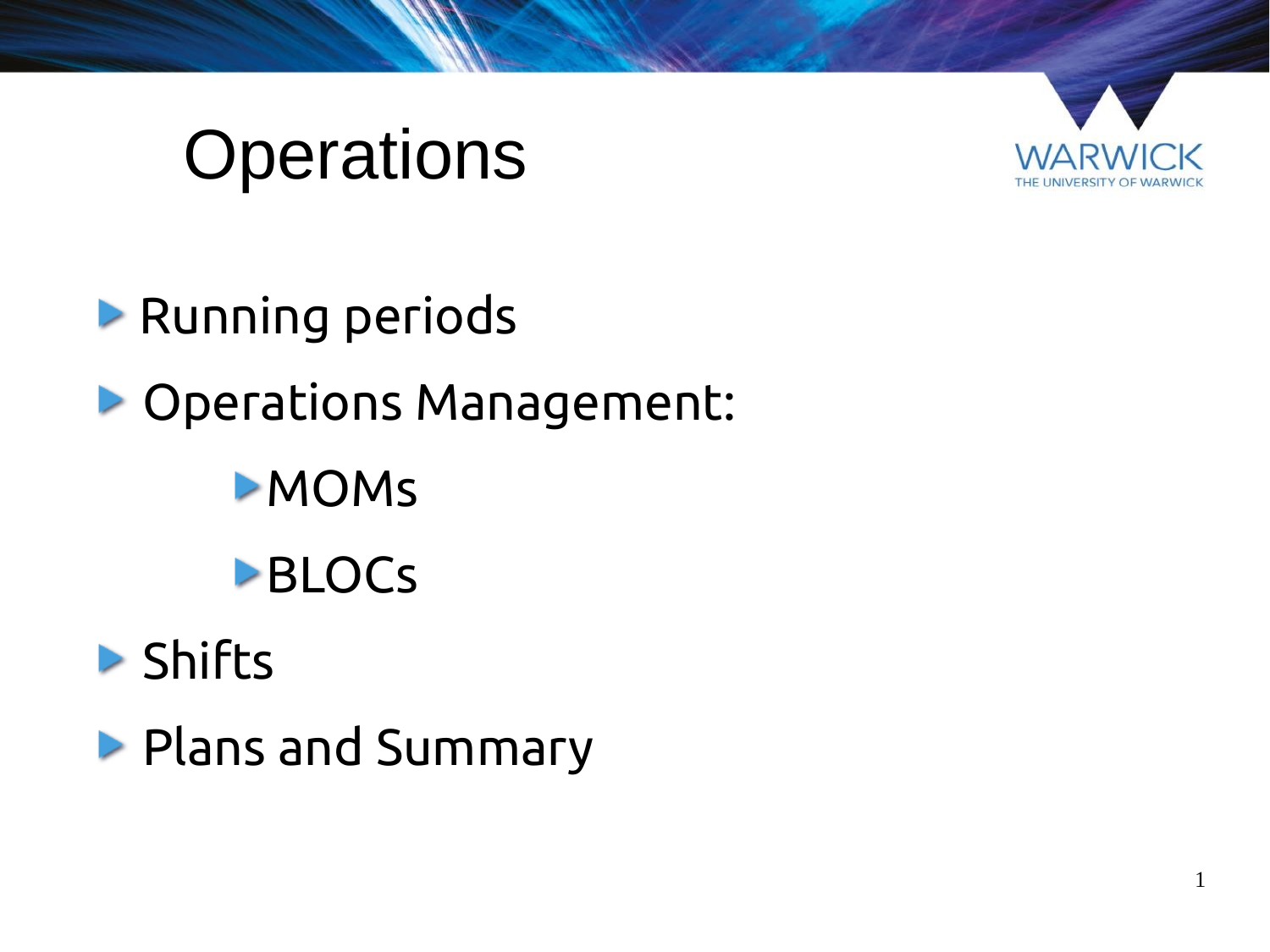

### User cycles since last CM

| <b>ISIS Cycle</b> | <b>Date From</b> | Date To          | # Days | Feb <sub>17</sub> |  | . Mar 17 | 1 Apr 17 |  | 1 May 17 | . Jun 17 |  | 1 Jul 17 |  | 1 Aug 17 | 1 Sept 17 |  | 1 Oct 17 |  | 1 Nov 17 |  |
|-------------------|------------------|------------------|--------|-------------------|--|----------|----------|--|----------|----------|--|----------|--|----------|-----------|--|----------|--|----------|--|
| 2016/05           | 14 Feb 17        | <b>31 Mar 17</b> | 45     |                   |  |          |          |  |          |          |  |          |  |          |           |  |          |  |          |  |
| 2017/01           | 2 May 17         | 2 Jun 17         | JТ     |                   |  |          |          |  |          |          |  |          |  |          |           |  |          |  |          |  |
| 2017/02           | 19 Sep 17        | 27 Oct 27        | 39     |                   |  |          |          |  |          |          |  |          |  |          |           |  |          |  |          |  |
|                   |                  |                  |        |                   |  |          |          |  |          |          |  |          |  |          |           |  |          |  |          |  |

Cycle 2016/05 (1 Feb  $17 - 6$  Mar 17): Emittance program in flip mode. Shortened run cycle to prepare for LH $_{_{\rm 2}}$  installation.

Cycle 2017/01 (2 May 17 – 2 June 17): Cycle focussed on preparation for LH $_{_{\rm 2}}$  installation. Shortened significantly due to tracker cryostat problems which took 2 weeks to diagnose and repair. SS magnets were not energised during this cycle.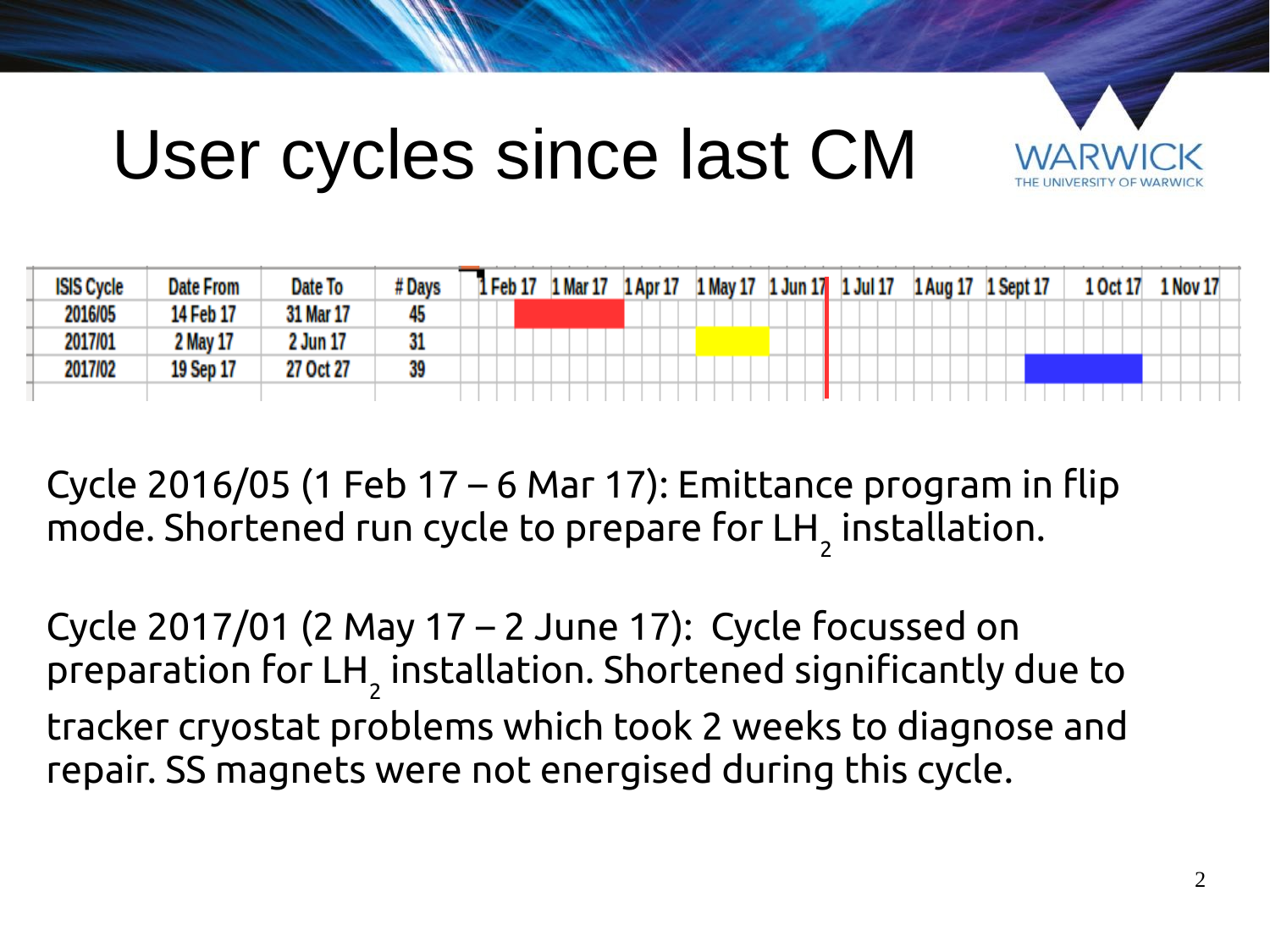# Major issues



 $\blacktriangleright$  Tracker issues outlined by Ed

Controls and Monitoring: work needed to deal with ALH status

unnecessary repeat alarms

- some alarm limits still need to be sensibly defined
- shifters need to be more disciplined when silencing alarms.
	- If a new alarm is silenced put it in the logbooks.
	- Check alarm status at start of shift with the old shift Are any silenced? Why?
	- **Request will be included on Shift Operation Checklist**
	- Shift Operation Checklist needs to be reviewed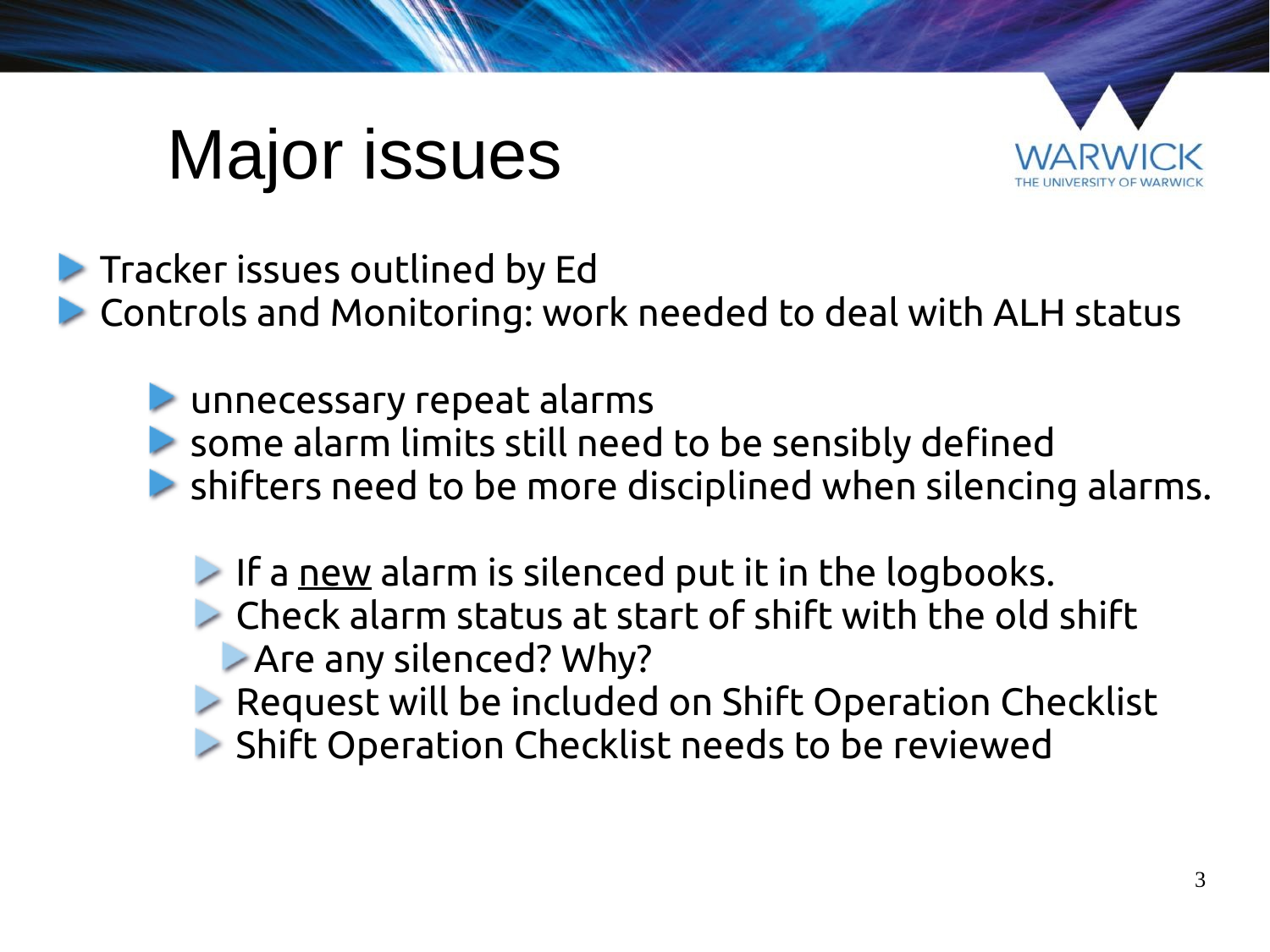## MOMs & BLOCs



#### MOMs:

We are running out of qualified MOMs as manpower attrition continues.

We really only have 5 experienced MOMs available now : Chris Rogers, Melissa, Victoria, Paul Kyberd and Paolo.

In discussions about staffing of the next user cycle now.

BLOCs:

We now have more BLOCs and frequently can offer a BLOC from shifter pool in each shift block

There can still be some empty slots.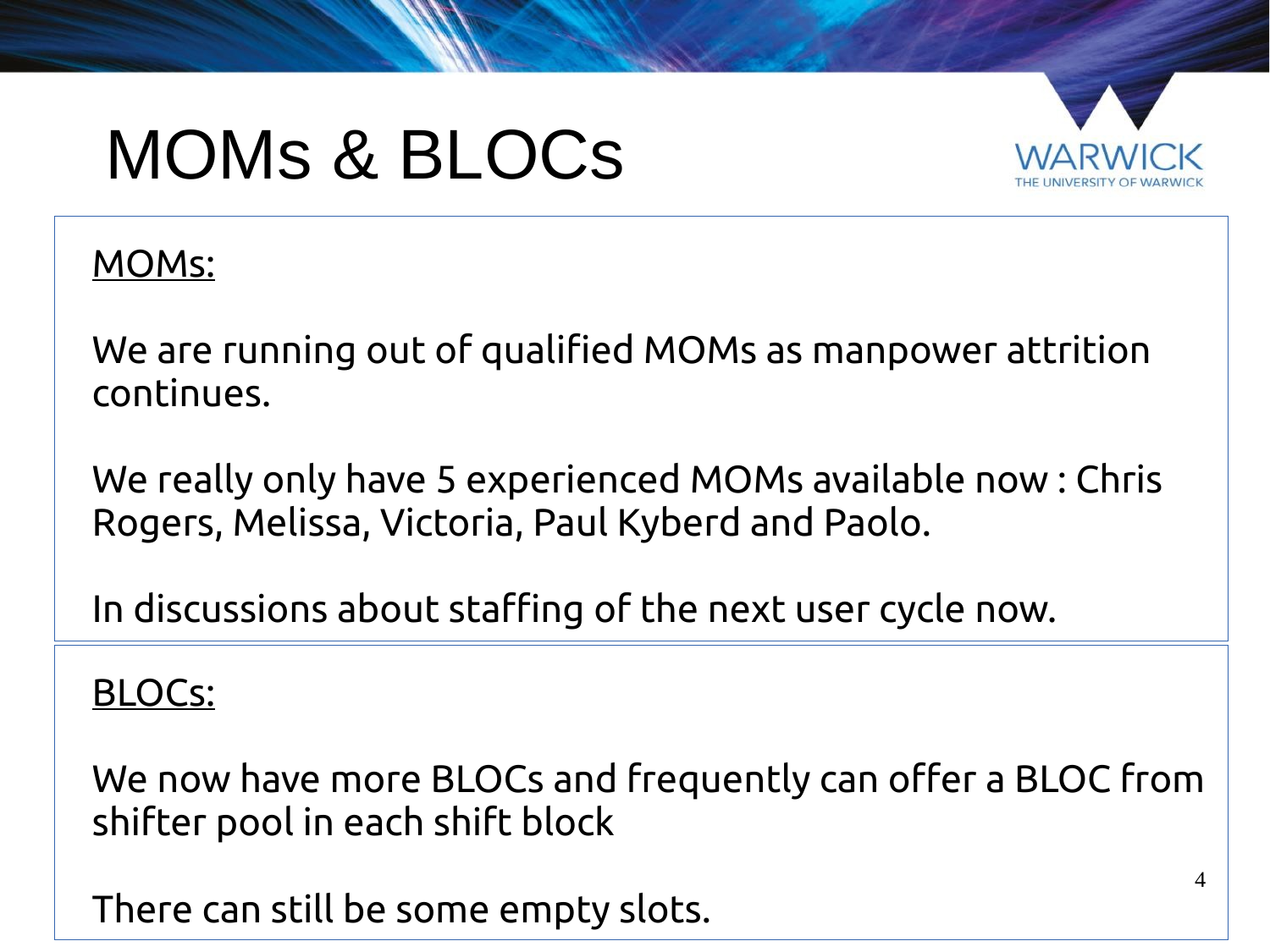# **Shifts**



#### 2017/01 (May/June) : 87 shifts offered / 87 taken up

User cycle started with 3 shift blocks of 1 shift per day, followed by a ramp up to one shift block of 24/7 data-taking.

My thanks to all those shifters who signed up and came to take shift even if the shift itself may not have happened.

2017/02 (Sep/Oct) : Potentially the last data-taking shift of Step IV MICE. Not allocated yet but plan to open early in August. Maximum number of shift blocks will be 8, implying at most 48 shifters are needed.

monitoring will be needed. This has the usual implications on data  $_5$ Would like to run 24/7 – depends a bit on on summer work progress. Foresee need to monitor magnets and LH $_{_{\rm 2}}$  so around the clock taking.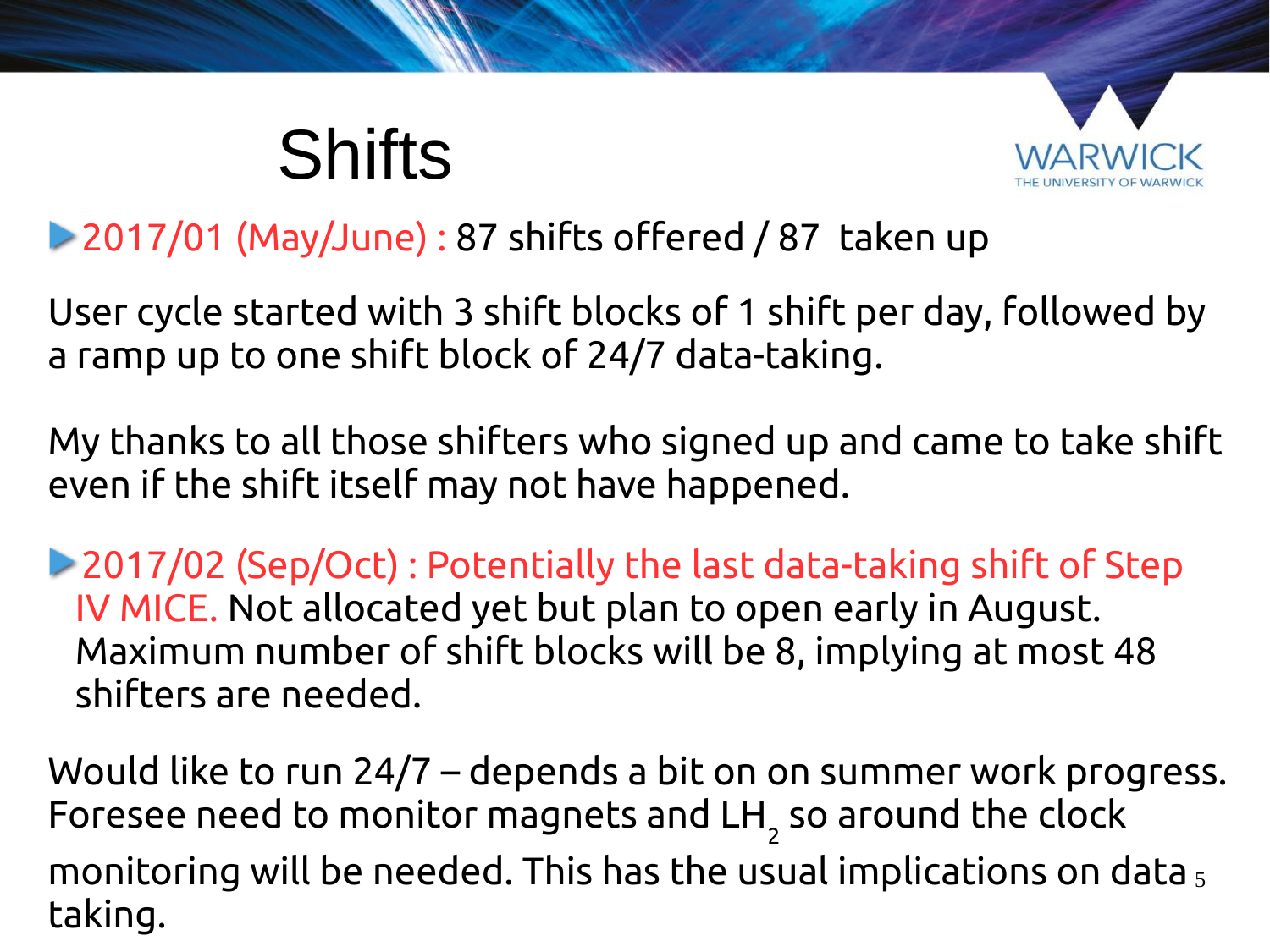### Remember....



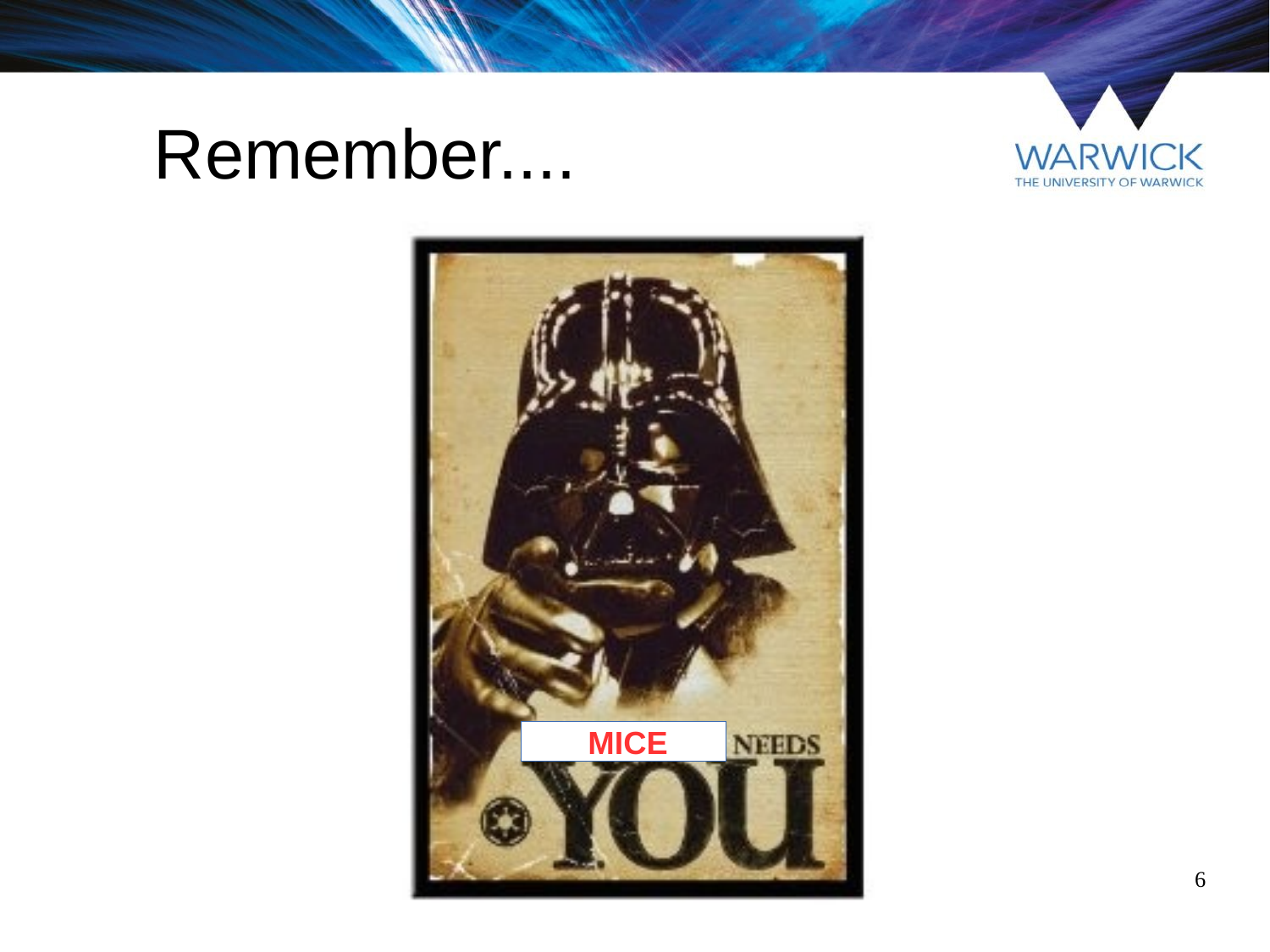### General manpower



Our manpower pool for shifts is shrinking.

- Agreed that each shifter do 15 shifts from June 2016 to June 2017 (including BLOC shifts). This includes the actual shift loads served to date.
- There are 7 collaborators who have done < 50% shift allocation to date (excluding MOMs and DCs). **The next user cycle is from Sep 19 – Oct 27. Please make a note and reserve some time. I will approach these people first.**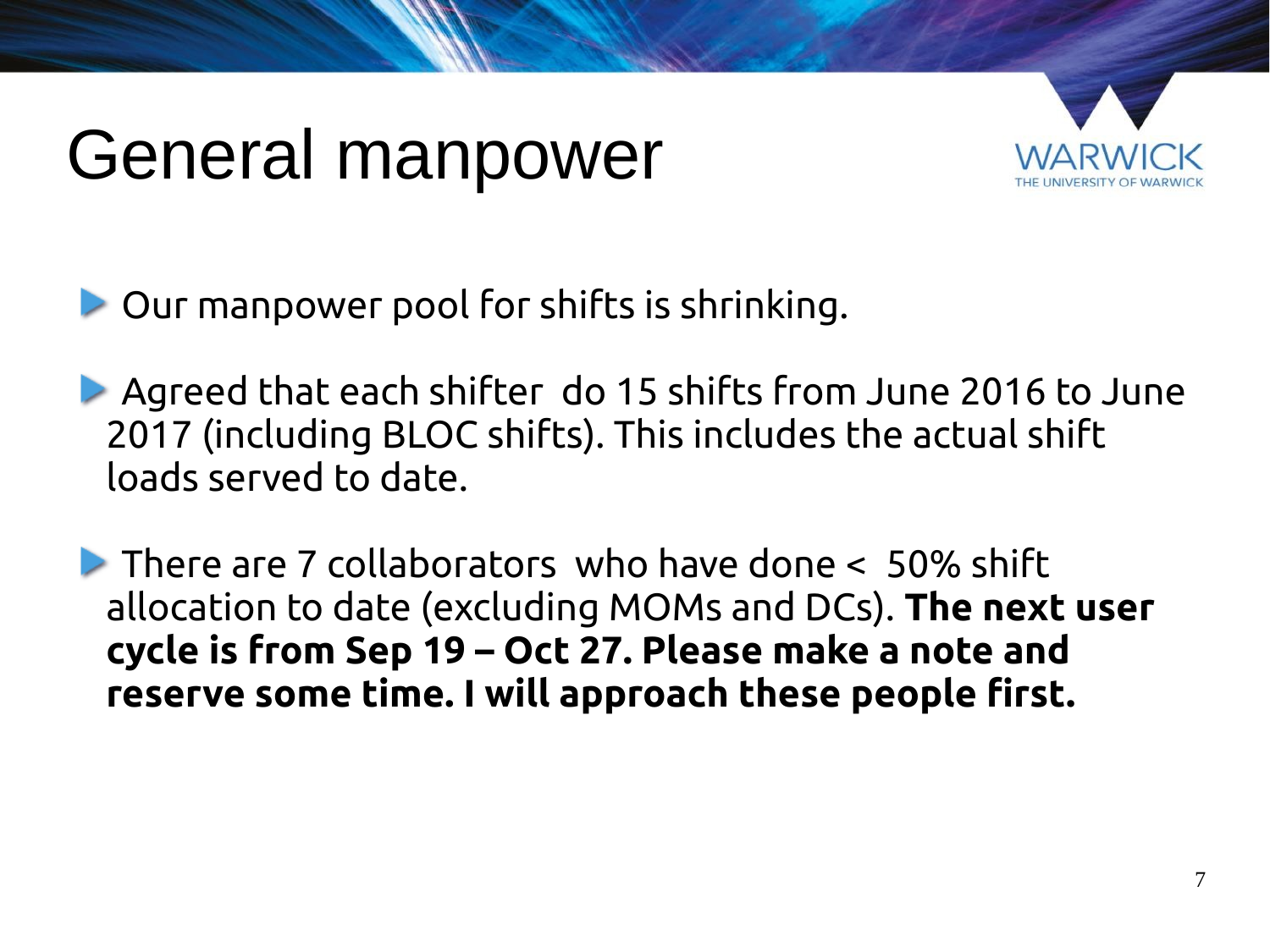

## User cycles since last CM

| <b>ISIS Cycle</b> | <b>Date From</b> | Date To   | # Days | 1 Feb 17 | 1 Mar 17 | 1 Apr 17 | l May 17 | 1 Jun 17 | 1 Jul 17 | 1 Aug 17 | <b>1 Sept 17</b> | . Oct 17 | 1 Nov 17 |
|-------------------|------------------|-----------|--------|----------|----------|----------|----------|----------|----------|----------|------------------|----------|----------|
| 2016/05           | 14 Feb 17        | 31 Mar 17 | 45     |          |          |          |          |          |          |          |                  |          |          |
| 2017/01           | 2 May 17         | 2 Jun 17  | 31     |          |          |          |          |          |          |          |                  |          |          |
| 2017/02           | 19 Sep 17        | 27 Oct 27 | 39     |          |          |          |          |          |          |          |                  |          |          |
|                   |                  |           |        |          |          |          |          |          |          |          |                  |          |          |

Cycle 2017/02 (19 Sep 17 – 27 Oct 17): Cycle focussed on running with LH 2 installation.

I expect this user cycle to be devoted to data-taking.

Possibly the last data-taking opportunity so we need to ensure, as much as possible, that we are ready to go well-before hand.

8 I want to do a preliminary run up in late August/early Sept, with SS magnets if possible, reading out using pulsers to check systems whilst we still have time to fix things before the beam starts.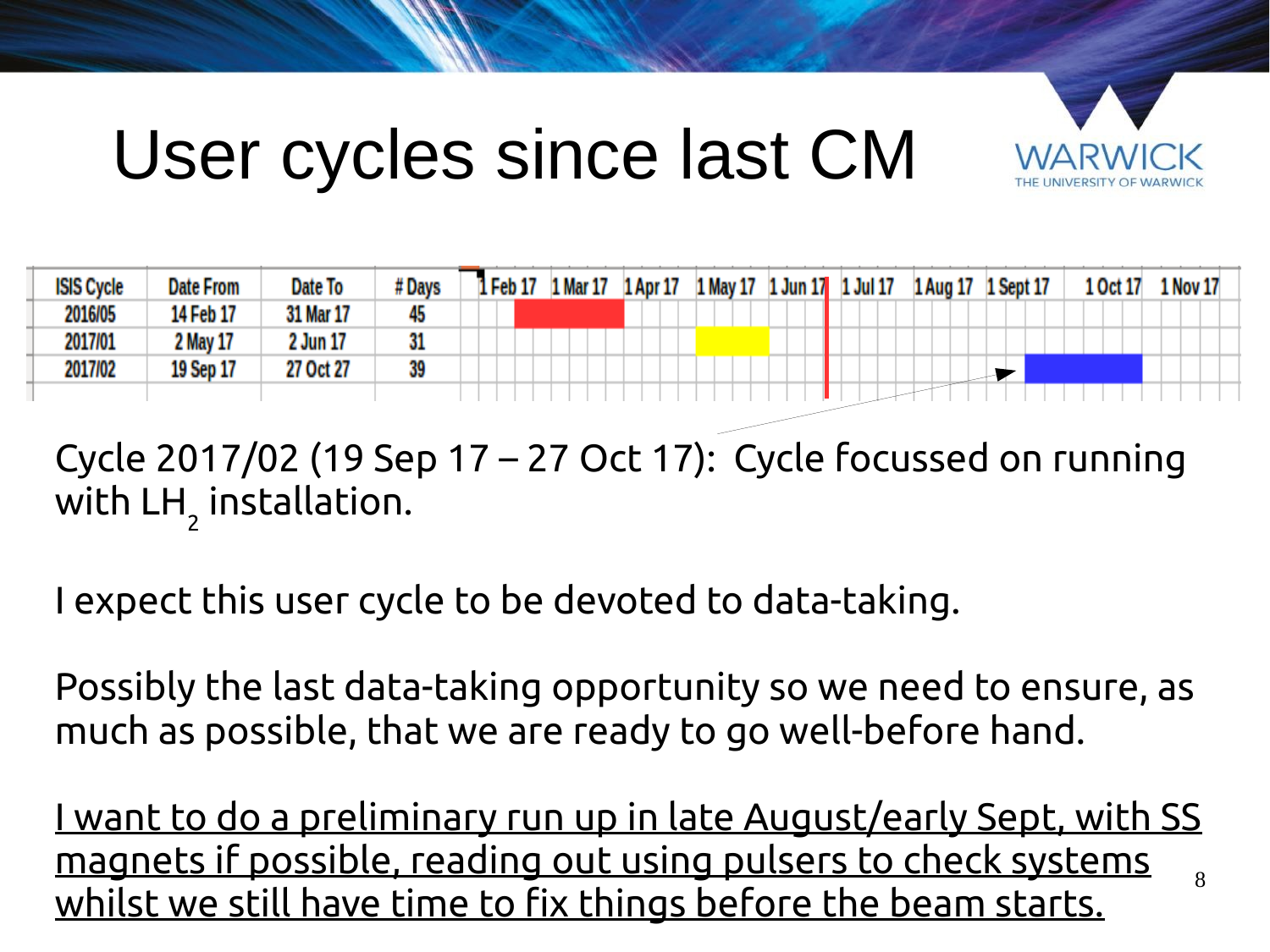

## User cycles since last CM

| <b>ISIS Cycle</b> | <b>Date From</b> | Date To   | # Days | Feb 17 | l Mar 17 | 1 Apr 17 | 1 May 17   1 Jun 17 | 1 Jul 17 | 1 Aug 17 | <b>1 Sept 17</b> | LOct 17 | 1 Nov 17 |
|-------------------|------------------|-----------|--------|--------|----------|----------|---------------------|----------|----------|------------------|---------|----------|
| 2016/05           | 14 Feb 17        | 31 Mar 17 | 45     |        |          |          |                     |          |          |                  |         |          |
| 2017/01           | 2 May 17         | 2 Jun 17  | 51     |        |          |          |                     |          |          |                  |         |          |
| 2017/02           | 19 Sep 17        | 27 Oct 27 | 39     |        |          |          |                     |          |          |                  |         |          |
|                   |                  |           |        |        |          |          |                     |          |          |                  |         |          |

I want to do a preliminary run up in late August/early Sept, with SS magnets if possible, reading out using pulsers to check systems whilst we still have time to fix things before the beam starts.

To do this we need : a magnet expert, Durga, a MOM, Henry, Ajit, a tracker expert, Francois (on the phone if necessary).

Hall work schedle and holiday plans in August will constrain when we can do this.